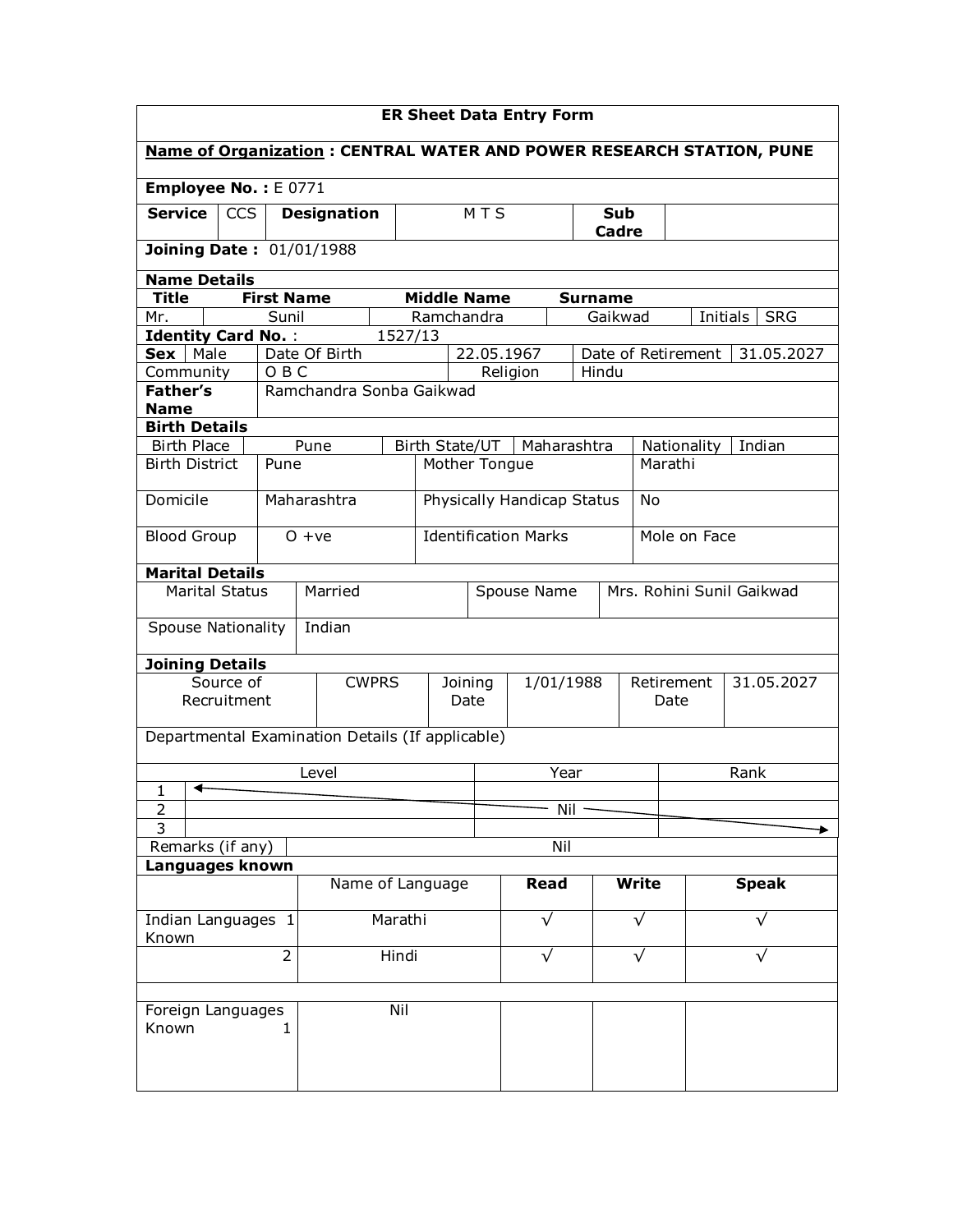## Details of deputation (if applicable)

| Name of the Office | Post held at that<br>time in parent office | Name of post<br>(selected for<br>deputation | Period of deputation |      |  |
|--------------------|--------------------------------------------|---------------------------------------------|----------------------|------|--|
|                    |                                            |                                             | Since                | From |  |
|                    | Nil                                        |                                             |                      |      |  |

## Details of Foreign Visit

| SI.<br>No. | Place of Visit | Date of<br>visit | Post held at<br>that time | Whether it<br>is a<br>personal or<br>official visit | Details of visit |
|------------|----------------|------------------|---------------------------|-----------------------------------------------------|------------------|
|            |                | Nil              |                           |                                                     |                  |

Transfer/Posting Detail (if applicable)

| Period of posting |  |  |  |  |  |
|-------------------|--|--|--|--|--|
| Since<br>From     |  |  |  |  |  |
|                   |  |  |  |  |  |
|                   |  |  |  |  |  |
| Nil               |  |  |  |  |  |
|                   |  |  |  |  |  |
|                   |  |  |  |  |  |

| Qualification (Use extra photocopy sheets for multi qualifications, experience, training, awards details) |                                                                                               |                   |  |         |                  |  |  |  |  |  |  |  |  |
|-----------------------------------------------------------------------------------------------------------|-----------------------------------------------------------------------------------------------|-------------------|--|---------|------------------|--|--|--|--|--|--|--|--|
| 1) Qualification<br>Discipline                                                                            |                                                                                               |                   |  |         | Specialization 1 |  |  |  |  |  |  |  |  |
| 8 <sup>Th</sup> Pass                                                                                      |                                                                                               |                   |  |         |                  |  |  |  |  |  |  |  |  |
|                                                                                                           |                                                                                               |                   |  |         |                  |  |  |  |  |  |  |  |  |
| Year                                                                                                      | Division                                                                                      |                   |  | % Marks | Country          |  |  |  |  |  |  |  |  |
| 1984                                                                                                      | Pass                                                                                          |                   |  |         | India            |  |  |  |  |  |  |  |  |
|                                                                                                           |                                                                                               |                   |  |         |                  |  |  |  |  |  |  |  |  |
|                                                                                                           |                                                                                               |                   |  |         |                  |  |  |  |  |  |  |  |  |
|                                                                                                           |                                                                                               |                   |  |         |                  |  |  |  |  |  |  |  |  |
|                                                                                                           |                                                                                               |                   |  |         |                  |  |  |  |  |  |  |  |  |
| <b>Experience</b>                                                                                         |                                                                                               |                   |  |         |                  |  |  |  |  |  |  |  |  |
| Type of Posting                                                                                           | Level                                                                                         |                   |  |         |                  |  |  |  |  |  |  |  |  |
| Permanent                                                                                                 |                                                                                               |                   |  |         | Group C          |  |  |  |  |  |  |  |  |
| Designation                                                                                               | <b>Present Position</b>                                                                       |                   |  |         |                  |  |  |  |  |  |  |  |  |
| <b>MTS</b>                                                                                                | <b>MTS</b>                                                                                    |                   |  |         |                  |  |  |  |  |  |  |  |  |
| Ministry                                                                                                  |                                                                                               | Department        |  |         |                  |  |  |  |  |  |  |  |  |
| Water Resources, River Development and                                                                    |                                                                                               |                   |  |         |                  |  |  |  |  |  |  |  |  |
| Ganga Rejuvenation                                                                                        |                                                                                               |                   |  |         |                  |  |  |  |  |  |  |  |  |
|                                                                                                           |                                                                                               |                   |  |         |                  |  |  |  |  |  |  |  |  |
| Office                                                                                                    |                                                                                               | Place             |  |         |                  |  |  |  |  |  |  |  |  |
| Central water and Power Research Station                                                                  |                                                                                               | Khadakwasla, Pune |  |         |                  |  |  |  |  |  |  |  |  |
| Experience Subject                                                                                        | Period of Posting                                                                             |                   |  |         |                  |  |  |  |  |  |  |  |  |
| Major                                                                                                     |                                                                                               | Minor             |  | From    | To               |  |  |  |  |  |  |  |  |
|                                                                                                           |                                                                                               |                   |  |         |                  |  |  |  |  |  |  |  |  |
|                                                                                                           | Note:-Refer the Annexure to fill above Major, Minor Subjects and below given training subject |                   |  |         |                  |  |  |  |  |  |  |  |  |
| (minimum 1 week & above)                                                                                  |                                                                                               |                   |  |         |                  |  |  |  |  |  |  |  |  |
|                                                                                                           |                                                                                               |                   |  |         |                  |  |  |  |  |  |  |  |  |